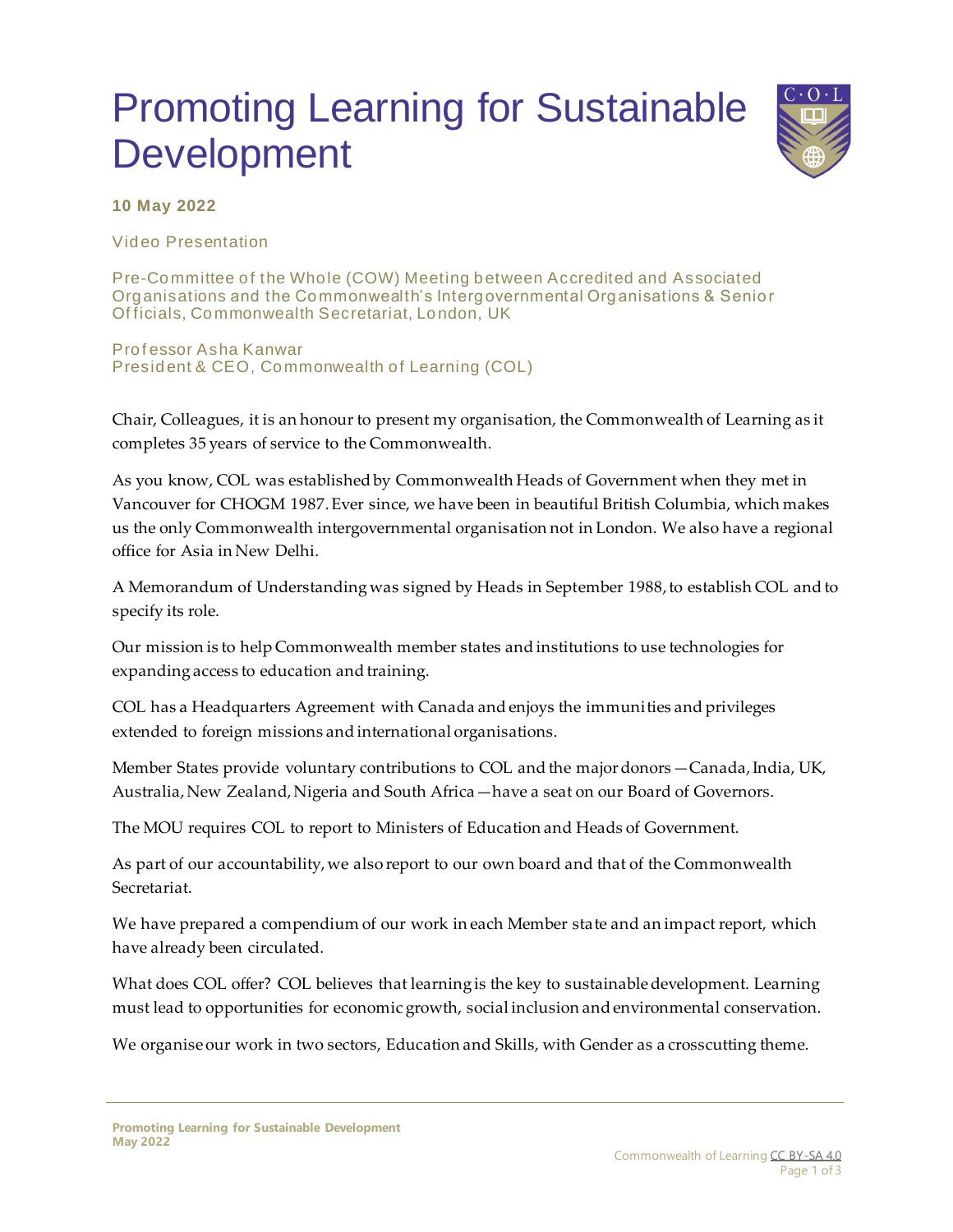Our strategy is to harness the potential of existing and new technologies to achieve development outcomes.

The theme of CHOGM this year is 'Delivering a Common Future: connecting, innovating and transforming'. As the only Commonwealth intergovernmental organisation dedicated entirely to education and training, let me share examples of how COL is connecting, innovating and transforming.

First, connecting. COL leverages its modest resources by nurturing and catalysing a network of partners in the Commonwealth and beyond.

COL developed a partnership of over 60 IGO's, universities and associations during the pandemic. As a result of this, over 200 online courses were shared by partners to keep the doors of learning open.

COL initiated Commonwealthwisewomen.org, which connects eminent women with girls in grassroots communities for mentorship and networking opportunities.

COL has connected all thirty two small states in a Virtual University for Small States of the Commonwealth, under which several needs based courses have been jointly developed and delivered.

Second, innovations. For COL, innovations are not just about technologies but also about models, methods and processes which can be scaled.

COL developed AptusPi a low-cost offline virtual classroom that provides learners in remote locations with access to digital resources. It's a server that works with a solar charger and a wireless router and costs approximately \$ 150. This has been successfully deployed in 13 countries.

COL's MobiMOOC is an innovation that allows farmers to access lifelong learning using basic mobile phones.

During the pandemic, COL helped develop virtual labs so that university students could still conduct science experiments in institutions in Kenya and India.

Third transforming. Today, it is not enough to provide access to education and training—we must also create opportunities for livelihoods that can transform individuals and societies.

During the pandemic, the COL-COURSERA workforce recovery project offered free skilling and reskilling opportunities from some of the top universities in the world to over 150000 Commonwealth citizens. Even though connectivity was often a challenge, learners used mobile devices or library facilities in what has been a life-changing experience for thousands.

COL's Girls Inspire initiative has trained over 106,000 women and girls for livelihoods in remote regions in Bangladesh, India, Pakistan, Mozambique, Sri Lanka and Tanzania. This is also being implemented in Malawi, Papua New Guinea, Solomon Islands, Uganda.

Technologies have an important role to play in transformation. To address the issue of lack of access to ICT, COL recently developed an ICT augmentation project for small states and LDC's to provide